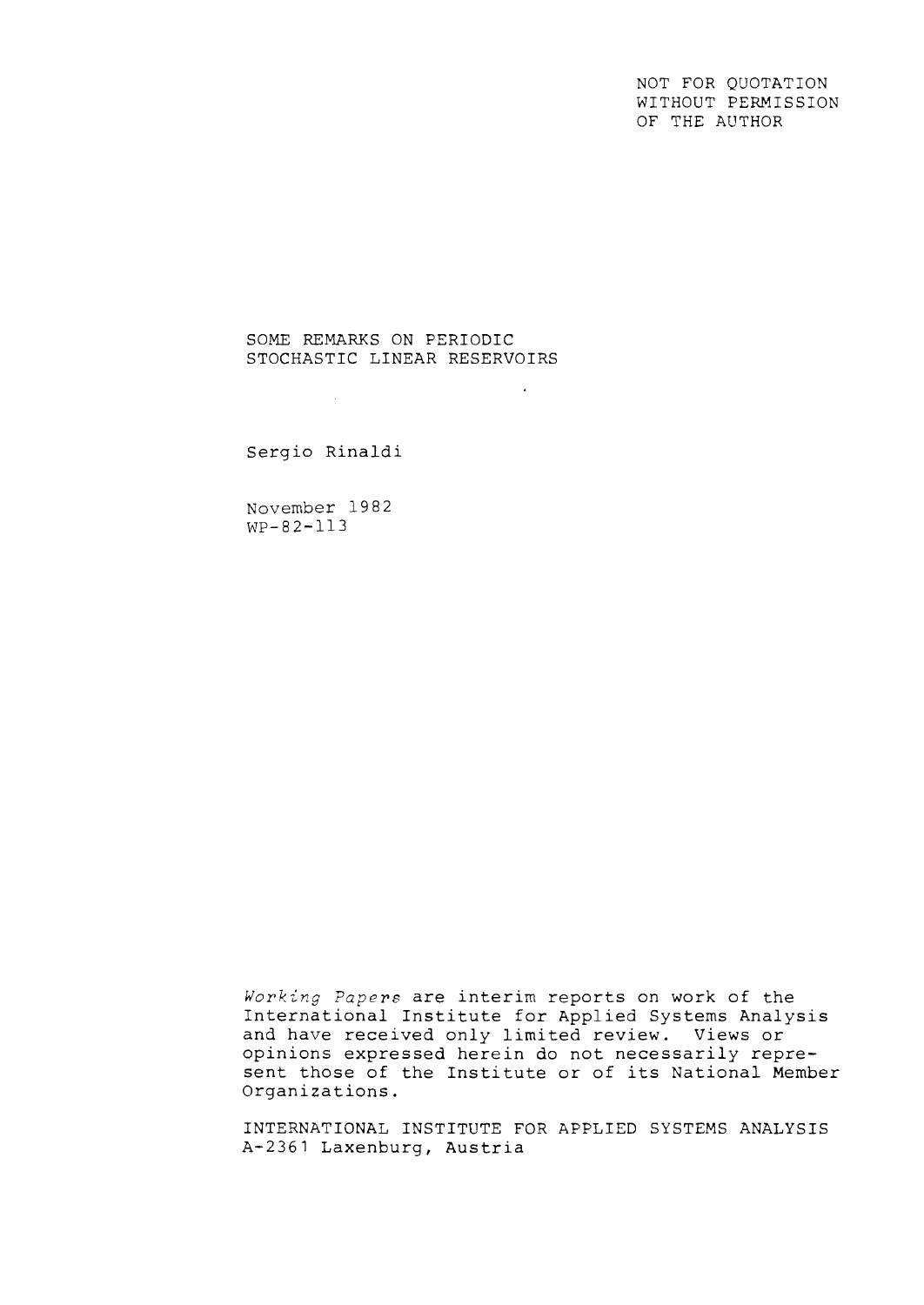THE AUTHOR

SERGIO RINALDI is Professor at the Centro Teoria dei Sistemi, Politecnico di Milano, Italy, and was the leader of the Summer Study at IIASA during July and September 1981, on Real-time Forecast versus Real-time Management of Hydrosystems. This work was partly supported by the Italian Research Council (P.F. Ambiente, CNR), and by the International Institute for Applied Systems Analysis.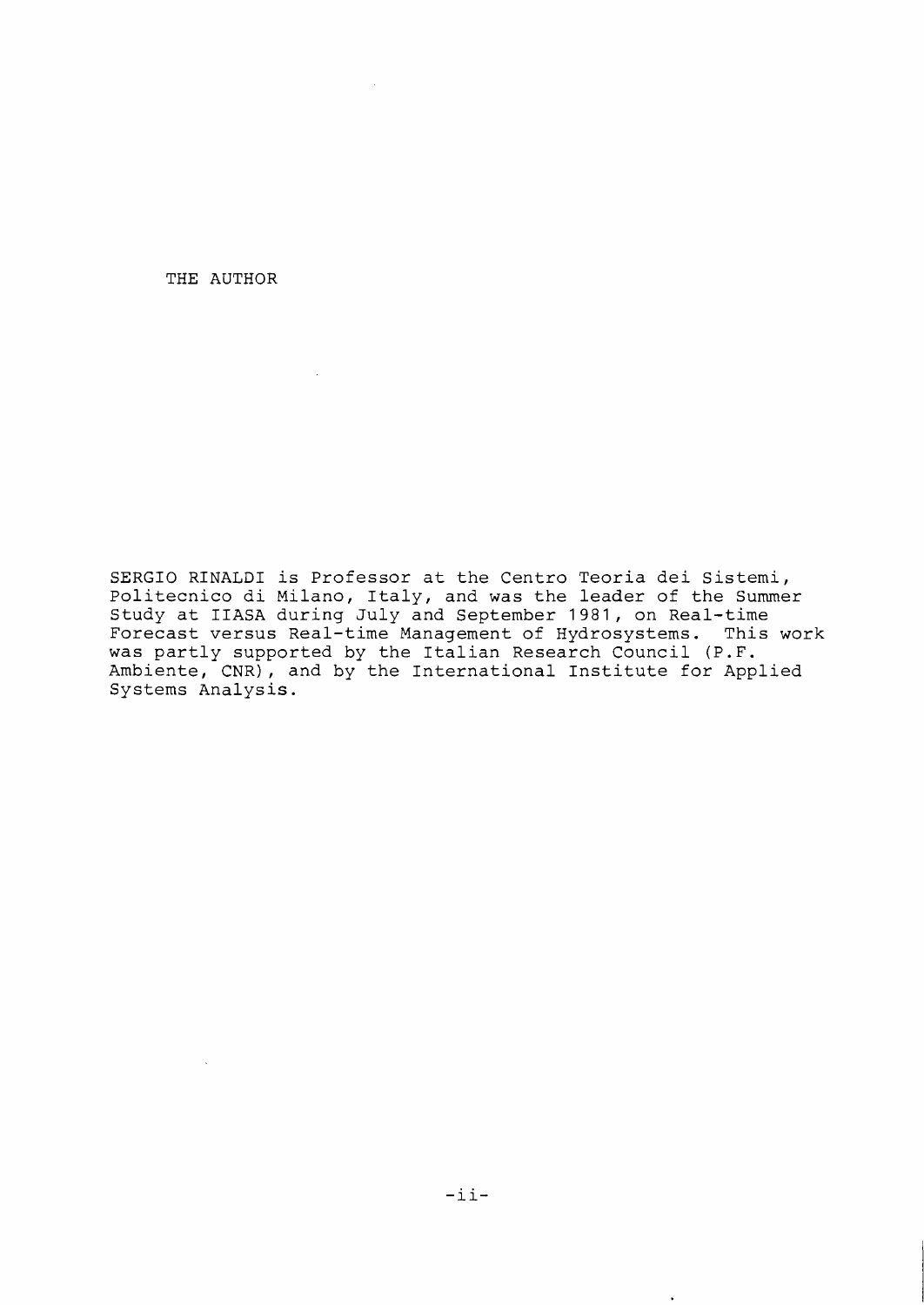#### PREFACE

Analysis concerned with problems of the rational use of natural resources almost invariably deals with uncertainties with regard to the future behaviour of the system in question and with multiple objectives reflecting conflicting goals of the users of the resources. Uncertainty means that the information available is not sufficient to unambiguously predict the future of the system, and the multiplicity of the objectives, on the other hand,<br>calls for establishing rational trade-offs among them. The racalls for establishing rational trade-offs among them. tionality of the trade-offs is quite often of subjective nature and cannot be formally incorporated into mathematical models supporting the analysis, and the information with regard to the future may vary with time. Then the challenge to the analyst is to elaborate a mathematical and computer implemented system that can be used to perform the analysis recognizing both the above aspects of real world problems.

These were the issues addressed during the summer study "Real-Time Forecast versus Real-Time Management of Hydrosystems," organized by the Resources and Environment Area of IIASA in 1981. The general line of research was the elaboration of new approaches to analyzing reservoir regulation problems and to estimating the value of the information reducing the uncertainties. Computationally, the research was based on the hydrosystem of Lake Como,<br>Northern Italy. This paper is concerned with the properties This paper is concerned with the properties of periodic stochastic linear reservoirs which can be of considerable help in understanding the behaviour of regulated lakes or storage reservoirs. The analysis demonstrating the approach was carried out for lakes Maggiore, Como, and Iseo in Northern Italy.

> Janusz Kindler Chairman Resources & Environment Area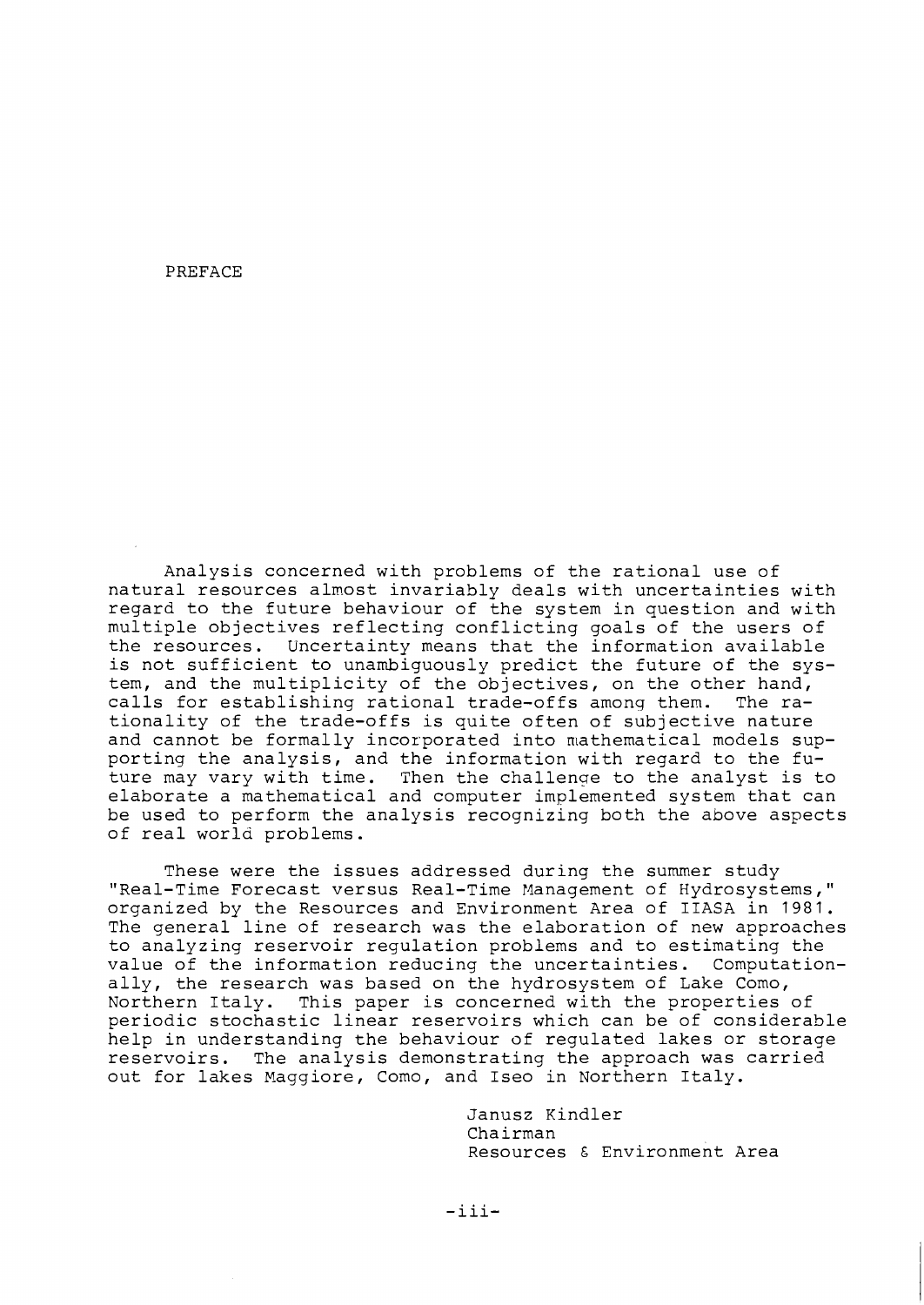ABSTRACT

Very simple properties of stochastic linear reservoirs are derived for the case of cyclostationary stochastic inflows and seasonally varying operating rules. Although real reservoirs are fairly non-linear, these properties have proved to be helpful in understanding the seasonal pattern of releases and the longterm variations occurring in some of the regulated lakes of Northern Italy.

 $\mathcal{L}$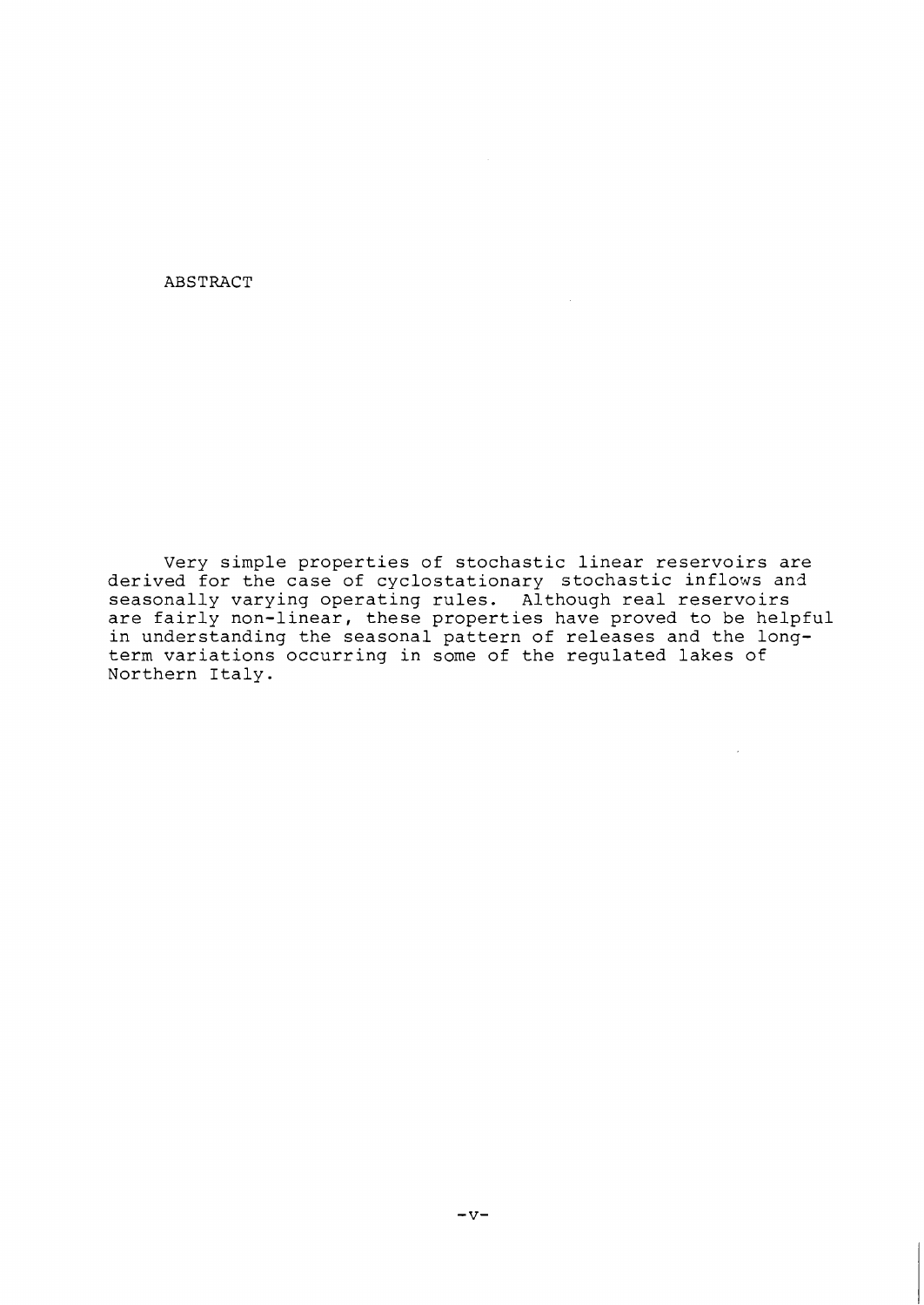# CONTENTS

 $\langle \cdot \rangle$ 

| 1.         | INTRODUCTION                             |    |
|------------|------------------------------------------|----|
| 2.         | THE LINEAR PERIODIC RESERVOIR            | 2  |
| 3.         | SOME SIMPLE REMARKS                      | 3  |
|            | 4. THE ANALYSIS OF THREE REGULATED LAKES | 10 |
| 5.         | CONCLUDING REMARKS                       | 15 |
| REFERENCES |                                          | 18 |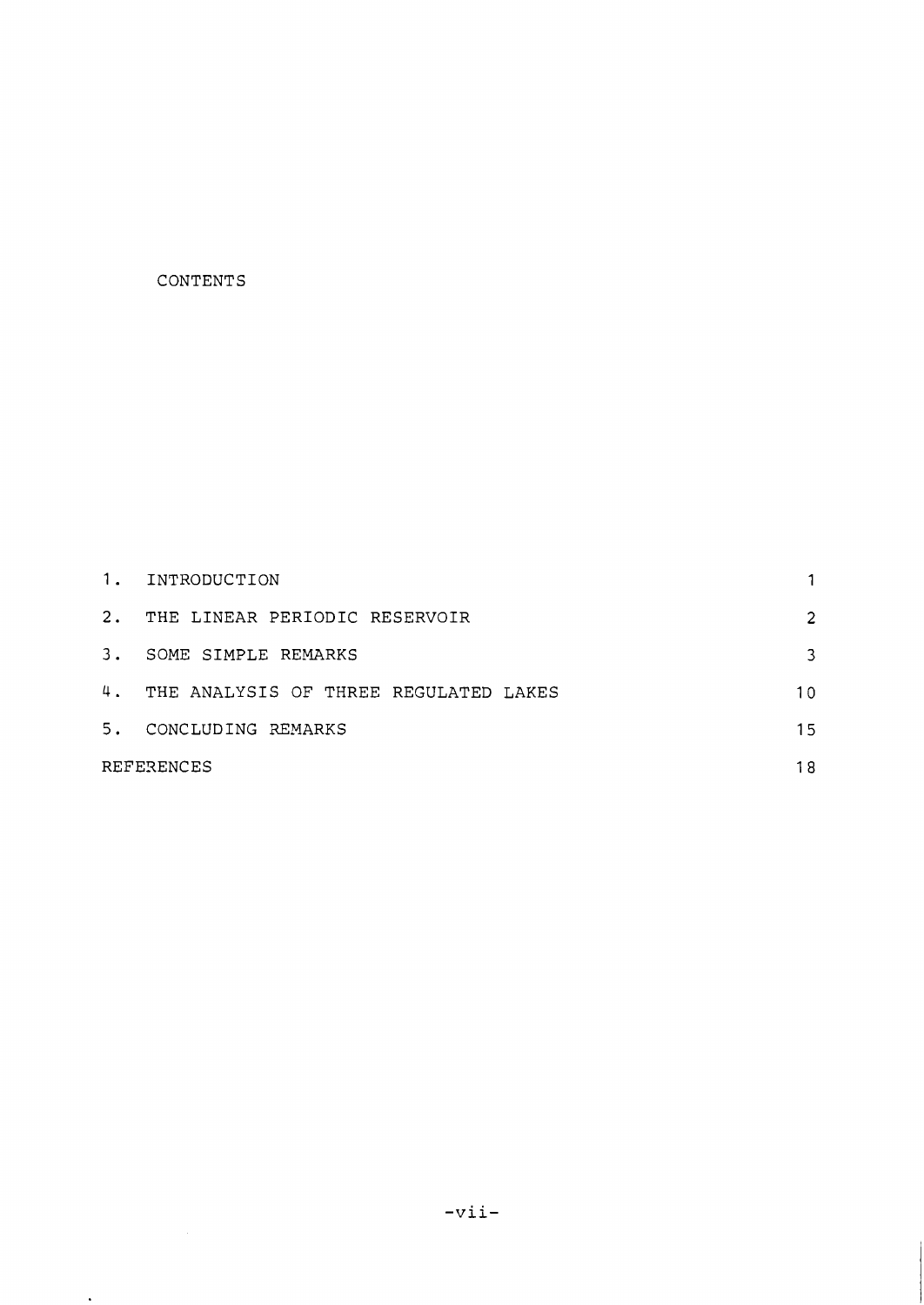SOME REMARKS ON PERIODIC STOCHASTIC LINEAR RESERVOIRS

Sergio Rinaldi

## 1. INTRODUCTION

The theory of linear stochastic reservoirs has long since been developed and has been proved to be quite powerful for interpreting the real behavior of complex hydrosystems. Important contributions can be found in Moran (1959), and in numerous technical papers, (see for example, Kaczmarek 1963; Lloyd 1963,1377; Klemes 1974; Phatarfod 1976; Troutman 1973; and Anis et al., 1979). Some of these contributions consider the case of periodic (seasonally varying) stochastic inflows, but do not deal (with the exception of Lloyd 1977) with the most general case characterized by periodically varying operating rules. On the contrary, in this paper we explicitly consider stochastic periodic linear reservoirs and derive a few and very simple properties of such reservoirs. Some of these properties are later used for interpreting the seasonal and long-term variations of the operating rules of three regulated lakes in Northern Italy.

 $-1-$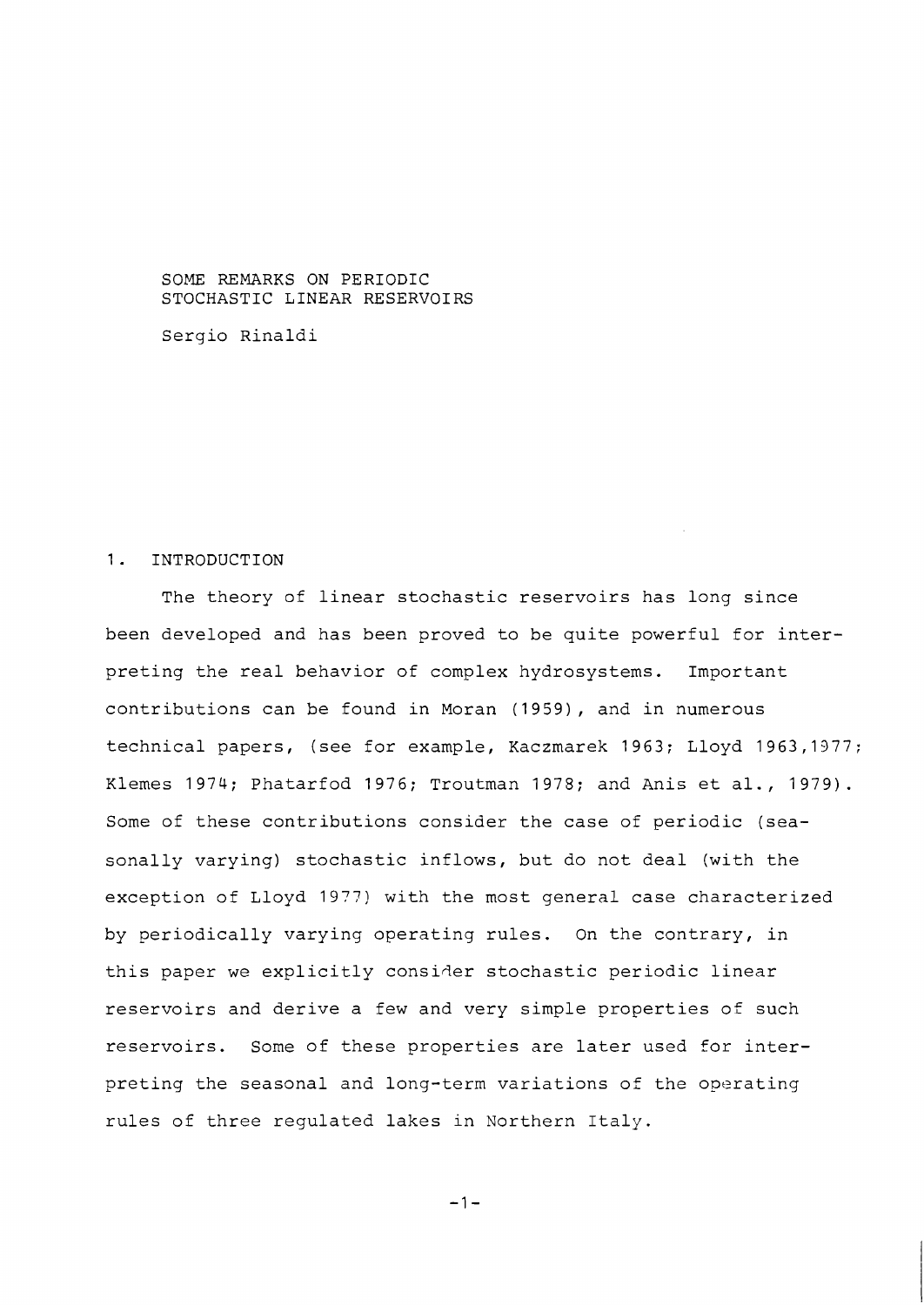## 2. THE LINEAR PERIODIC RESERVOIR

Let us consider a linear reservoir described by the following difference equation

$$
s_{t+1} = s_t + i_t - r_t \t\t(1)
$$

where  $s_t$  is storage at the beginning of period t, and  $i_t$  and  $r_t$ are inflow and release during period t. Moreover, let the inflow be a cyclostationary stochastic process with given mean  $\mu_t^i$ , variance  $C_t^i$ , and lag-1 correlation  $\rho_t^i$ , i.e.,

$$
E[i_{t}] = \mu_{t}^{i},
$$
  
\n
$$
E[(i_{t} - \mu_{t}^{i})^{2}] = C_{t}^{i},
$$
  
\n
$$
E[(i_{t} - \mu_{t}^{i})(i_{t-1} - \mu_{t-1}^{i})] = \rho_{t}^{i}C_{t}^{i},
$$

and assume that higher order auto-correlations are negligible. The process is called cyclostationary since

$$
\mu_t^i = \mu_{t+T}^i \qquad , \qquad C_t^i = C_{t+T}^i \qquad , \qquad \rho_t^i = \rho_{t+T}^i \qquad , \qquad \forall t \qquad ,
$$

where T is the number of considered periods in one year. Finally, let us suppose that the operating rule is linear and periodic, i.e.,

$$
\mathbf{r}_{t} = \alpha_{t} \mathbf{s}_{t} \tag{2}
$$

with

$$
0 < \alpha_+ < 1 \tag{3}
$$

and  $\alpha_+$  periodic. Thus, from equations (1) and (2), we obtain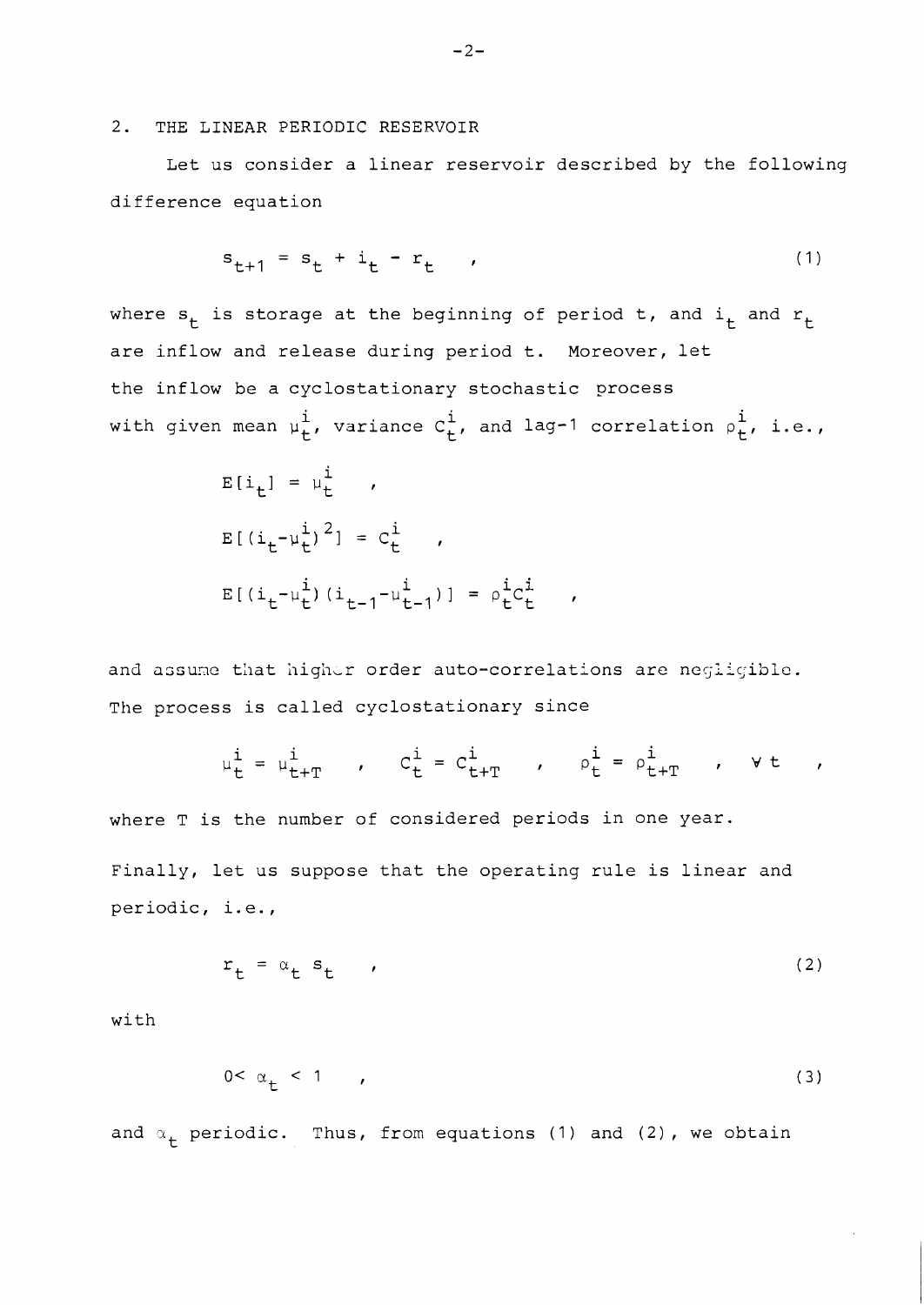the following difference equation for the storage capacity  $s_{+}$ 

$$
s_{t+1} = (1 - \alpha_t) s_t + i_t \qquad (4)
$$

and from equation (3) it follows that  $s_0 \ge 0$  and  $i_t \ge 0$ ,  $t = 0, 1, ...$  $imply s_t \ge 0, t = 1, 2, ...$ 

Equation (4) can be re-written in terms of mean values as

$$
\mu_{t+1}^{s} = (1 - \alpha_{t}) \mu_{t}^{s} + \mu_{t}^{i} \qquad (5)
$$

so that

$$
C_{t+1}^{s} = E[(s_{t+1} - \mu_{t+1}^{s})^{2}] = E[(1 - \alpha_{t})(s_{t} - \mu_{t}^{s}) + (i_{t} - \mu_{t}^{i})^{2}]
$$
  
\n
$$
= (1 - \alpha_{t})^{2} E[(s_{t} - \mu_{t}^{s})^{2}] + E[(i_{t} - \mu_{t}^{i})^{2}] + 2(1 - \alpha_{t}) E[(s_{t} - \mu_{t}^{s}) (i_{t} - \mu_{t}^{i})]
$$
  
\n
$$
= (1 - \alpha_{t})^{2} C_{t}^{s} + C_{t}^{i} + 2(1 - \alpha_{t}) E[(s_{t} - \mu_{t}^{s}) (i_{t} - \mu_{t}^{i})],
$$

but

$$
E[(s_t - \mu_t^s)(i_t - \mu_t^i)] = E[(1 - \alpha_{t-1})(s_{t-1} - \mu_{t-1}^s)(i_t - \mu_t^i) + (i_{t-1} - \mu_{t-1}^i)(i_t - \mu_t^i)]
$$
  

$$
= (1 - \alpha_{t-1})E[(s_{t-1} - \mu_{t-1}^s)(i_t - \mu_t^i)] + \rho_t^i c_t^i,
$$

and the first term is zero because  $s_{t-1}$  depends upon  $i_{t-2}$ , and the lag-2 auto-correlation of the inflows has been assumed to be negligible. Thus, in conclusion

$$
C_{t+1}^{s} = (1 - \alpha_{t})^{2} C_{t}^{s} + [1 + 2(1 - \alpha_{t}) \rho_{t}^{i}] C_{t}^{i} \qquad (6)
$$

# *3.* SOME SIMPLE REMARKS

Equations (5) and (6) show that the mean and variance of the stochastic process  $\{s_t\}$  can easily be computed by solving two linear difference equations with periodic parameters and periodic forcing terms. The most interesting solution of equations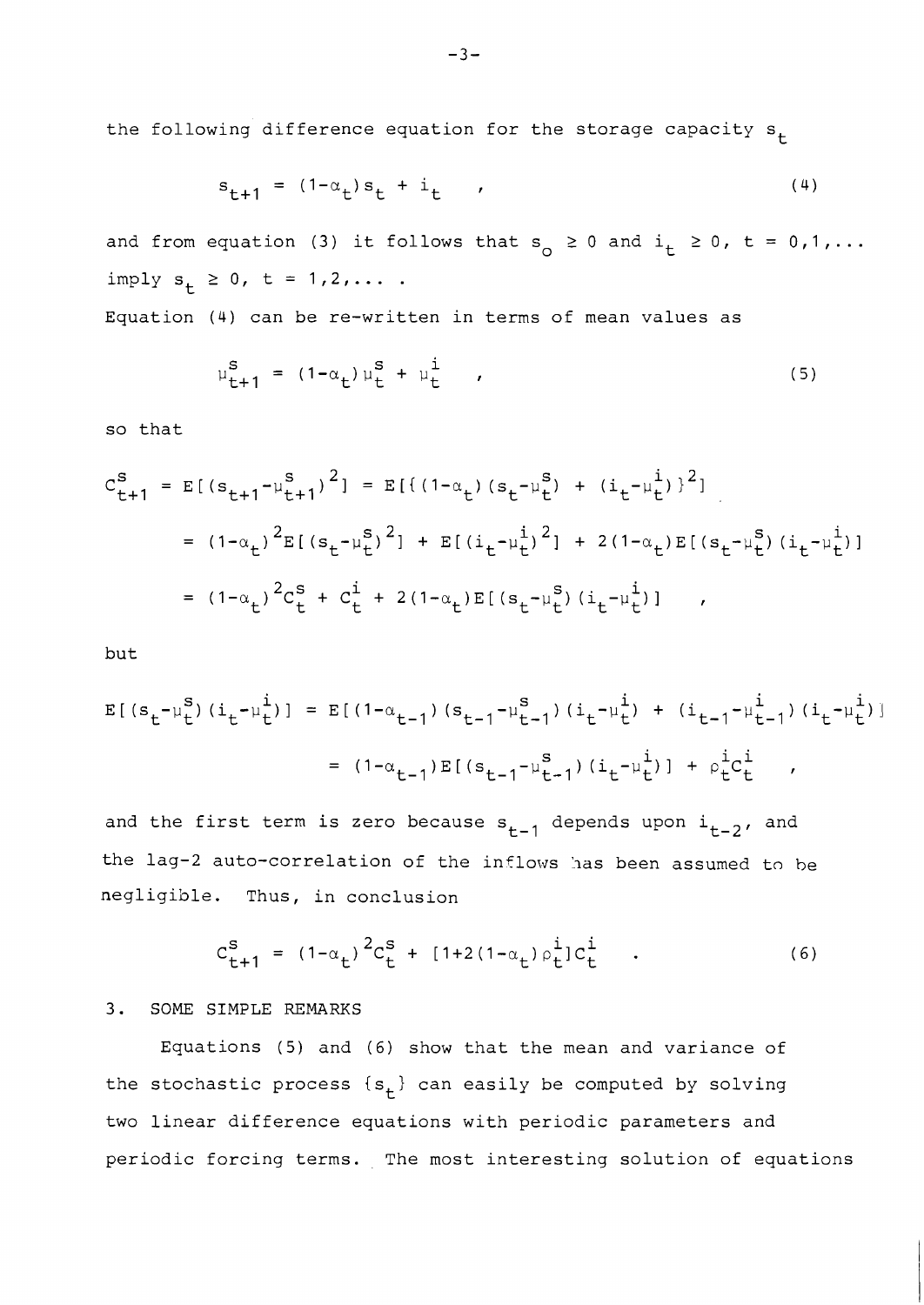(5), and (6) is, of course, the periodic solution, because it is the one needed to describe the storage and the release of the reservoir as cyclostationary stochastic processes. Closed-form expressions of the periodic solution of equations (5) and (6) are not too simple, but numerical solutions can easily be obtained. In fact, the eigenvalues of equations (5) and (6)  $[(1-a<sub>+</sub>)$  and  $(1-a<sub>+</sub>)<sup>2</sup>$  respectively] are both smaller than one, and this implies that the periodic solution is unique and that all solutions of equations (5) and (6) asymptotically tend (for t- $\infty$ ) to the periodic one. This fact allows one to simply integrate equations (5) and **(6),** (note that the two equations are decoupled), starting from any initial condition, until the convergence to the periodic solution has been obtained. Obviously, this procedure for finding  $\mu_f^S$  and  $C_f^S$  is much more simple and effective than any Monte-Carlo approach.

Equations (5) and (6) also constitute the basis for transforming many stochastic optimal management reservoir problems into an "equivalent" deterministic problem. To illustrate this, assume that the objective function J of the stochastic optimal control problem is specified in terms of mean and variance of storage and/or release during the year, i.e.,

$$
J = \sum_{t=1}^{T} \varphi_t (\mu_t^s, \mu_t^r, C_t^s, C_t^r)
$$
 (7)

and suppose that one is interested in finding the operating rules, (i.e., the values of  $\alpha_t$ , t = 0,1,..., T-1), which minimize the objective J under the constraint that the distributions of the storage capacity at the beginning and at the end of the year are the same. This implies that the optimal solution must satisfy

 $-4-$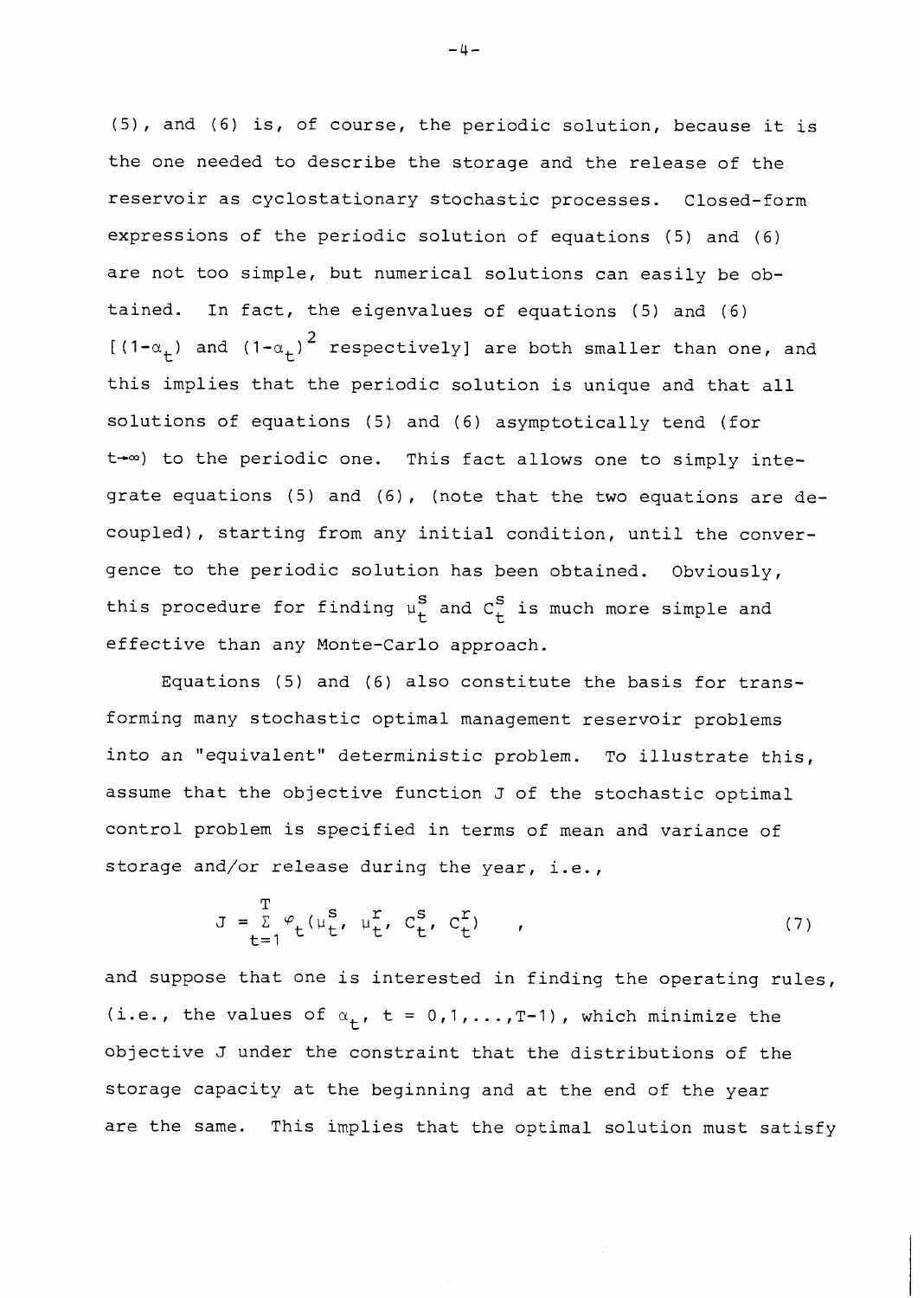equations (5) and (6) with the periodicity constraint

$$
\mu_0^{\mathbf{S}} = \mu_T^{\mathbf{S}} , \qquad C_0^{\mathbf{S}} = C_T^{\mathbf{S}} . \tag{8}
$$

Thus, the problem is reduced to a "deterministic" periodic optimal control problem: equations (5) and (6) are the state equations; equation (7) with  $\mu_t^r = \alpha_t \mu_t^s$  and  $C_t^r = \alpha_t^2 C_t^s$  is the objective function;  $\alpha_t$ , t = 0,1,..., T-1, are the control variables subject to constraint (3) (or any other equivalent constraint); and equation (8) is the periodicity constraint imposed on the state variables. Such a problem can be solved by the Maximum Principle or by any other equivalent technique, such as Dynamic Programming; it is worthwhile to note that a certain number of specific results are available for periodic optimal control problems (see Guardabassi et al., 1974 for a survey).

From equations (5) and (6) one can easily derive lower and upper bounds for the mean and variance of the storage  $s_t$ . In fact, by recursively using equation (5), one obtains

$$
\mu_{t}^{s} = \mu_{t-1}^{i} + (1 - \alpha_{t-1}) \mu_{t-2}^{i} + (1 - \alpha_{t-1}) (1 - \alpha_{t-2}) \mu_{t-3}^{i} + \cdots
$$

so that

$$
\mu_{t}^{S} = \mu_{t-1}^{1} + (1 - \alpha_{t-1}) \mu_{t-2}^{1} + (1 - \alpha_{t-1}) (1 - \alpha_{t-2}) \mu_{t-3}^{1} + \cdots
$$
\n
$$
\mu_{t}^{S} \le \mu_{\text{MAX}}^{i} [1 + (1 - \alpha_{\text{min}}) + (1 - \alpha_{\text{min}})^{2} + \cdots] = \frac{\mu_{\text{MAX}}^{i}}{\alpha_{\text{min}}^{i}}
$$
\n
$$
\mu_{t}^{S} \ge \mu_{\text{min}}^{i} [1 + (1 - \alpha_{\text{MAX}}) + (1 - \alpha_{\text{MAX}})^{2} + \cdots] = \frac{\mu_{\text{MAX}}^{i}}{\alpha_{\text{MAX}}^{i}}
$$

where

$$
\mu_{\min}^i = \min_{1 \le t \le T} \mu_t^i \qquad \qquad \mu_{\text{MAX}}^i = \max_{1 \le t \le T} \mu_t^i
$$
\n
$$
\alpha_{\min} = \min_{1 \le t \le T} \alpha_t \qquad \qquad \alpha_{\text{MAX}} = \max_{1 \le t \le T} \alpha_t \qquad .
$$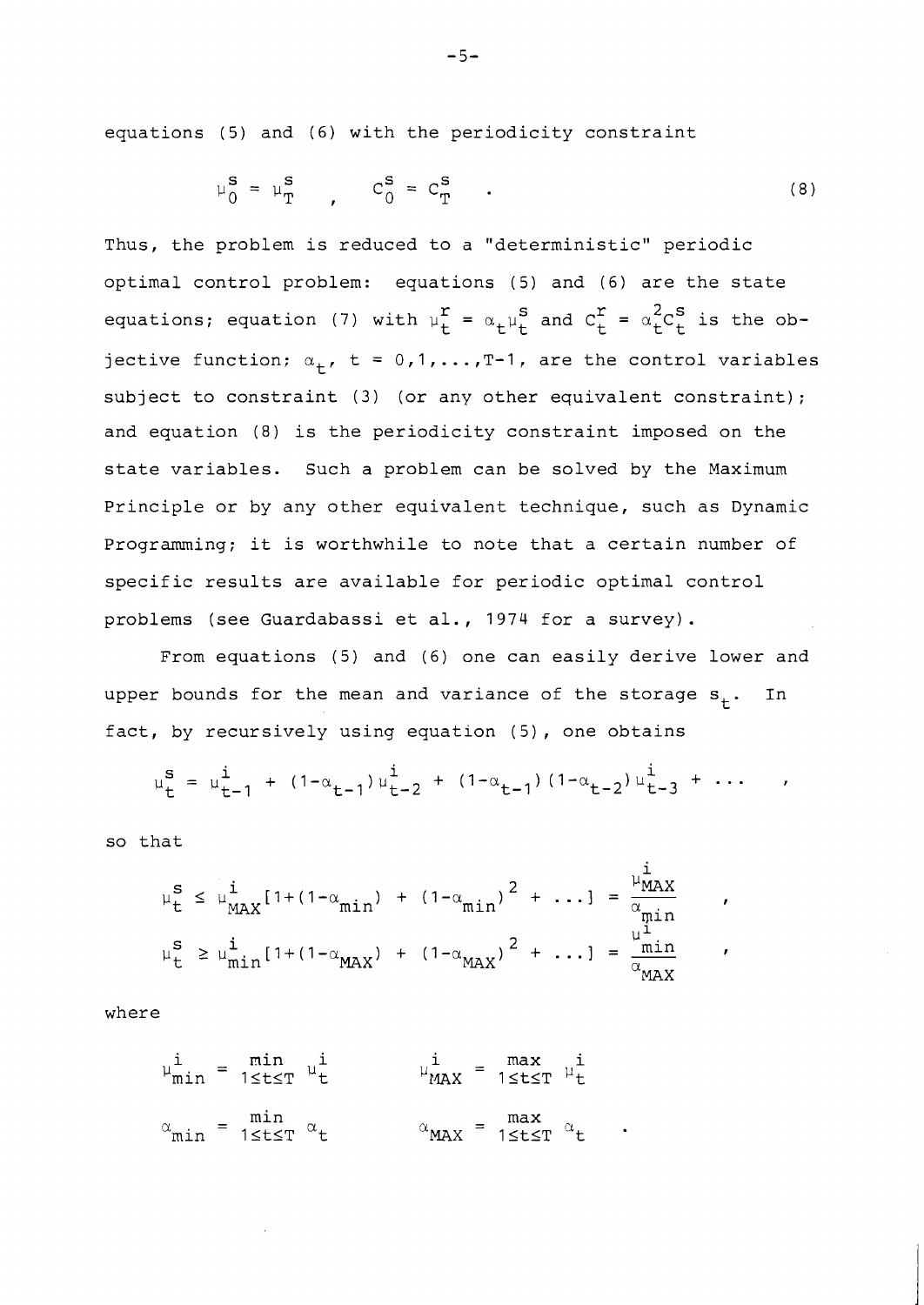Similarly, equation (6) gives rise to the expression

$$
c_{t}^{s} = [1+2(1-\alpha_{t-1})\rho_{t-1}^{i}]c_{t-1}^{i} + (1-\alpha_{t-1})^{2}[1+2(1-\alpha_{t-2})\rho_{t-2}^{i}]c_{t-2}^{i}
$$

$$
+ (1-\alpha_{t-1})^{2(1-\alpha_{t-2})^{2}[1+2(1-\alpha_{t-3})\rho_{t-3}^{i}]c_{t-3}^{i} + \cdots ,
$$

from which it follows that

$$
C_{t}^{S} \leq C_{MAX}^{i} [1+2(1-\alpha_{min}) \rho_{MAX}^{i}] [1+(1-\alpha_{min})^{2} + (1-\alpha_{min})^{4} + ...]
$$
\n
$$
= \frac{C_{MAX}^{i}}{\alpha_{min}^{2}} \frac{\alpha_{min}}{2-\alpha_{min}} [1+2\rho_{MAX}^{i}(1-\alpha_{min})]
$$
\n
$$
C_{t}^{S} \geq C_{min}^{i} [1+2(1-\alpha_{MAX}) \rho_{min}^{i}] [1+(1-\alpha_{MAX})^{2} + (1-\alpha_{MAX})^{4} + ...]
$$
\n
$$
= \frac{C_{min}^{i}}{\alpha_{MAX}^{2}} \frac{\alpha_{MAX}}{2-\alpha_{MAX}} [1+2\rho_{min}^{i}(1-\alpha_{MAX})],
$$

where

$$
c_{\min}^i = \min_{1 \le t \le T} c_t^i
$$
  
\n
$$
c_{\max}^i = \max_{1 \le t \le T} c_t^i
$$
  
\n
$$
c_{\max}^i = \max_{1 \le t \le T} c_t^i
$$
  
\n
$$
c_{\max}^i = \max_{1 \le t \le T} c_t^i
$$
  
\n
$$
c_{\max}^i = \max_{1 \le t \le T} c_t^i
$$

By introducing the function

$$
\psi(\alpha,\rho) = \frac{\alpha}{2-\alpha} [1+2\rho(1-\alpha)] \qquad , \qquad (9)
$$

the preceding results can be summarized as follows

$$
\frac{\mu_{\min}^{i}}{\alpha_{\max}} \leq \mu_{\mathbf{t}}^{s} \leq \frac{\mu_{\max}^{i}}{\alpha_{\min}} , \qquad (10)
$$

$$
\frac{\psi(\alpha_{\text{MAX}}, \beta_{\text{min}}^{\text{i}})}{\alpha_{\text{MAX}}^{2}} c_{\text{min}}^{\text{i}} \leq c_{\text{t}}^{\text{s}} \leq \frac{\psi(\alpha_{\text{min}}, \beta_{\text{MAX}}^{\text{i}})}{\alpha_{\text{min}}^{2}} c_{\text{MAX}}^{\text{i}} \tag{11}
$$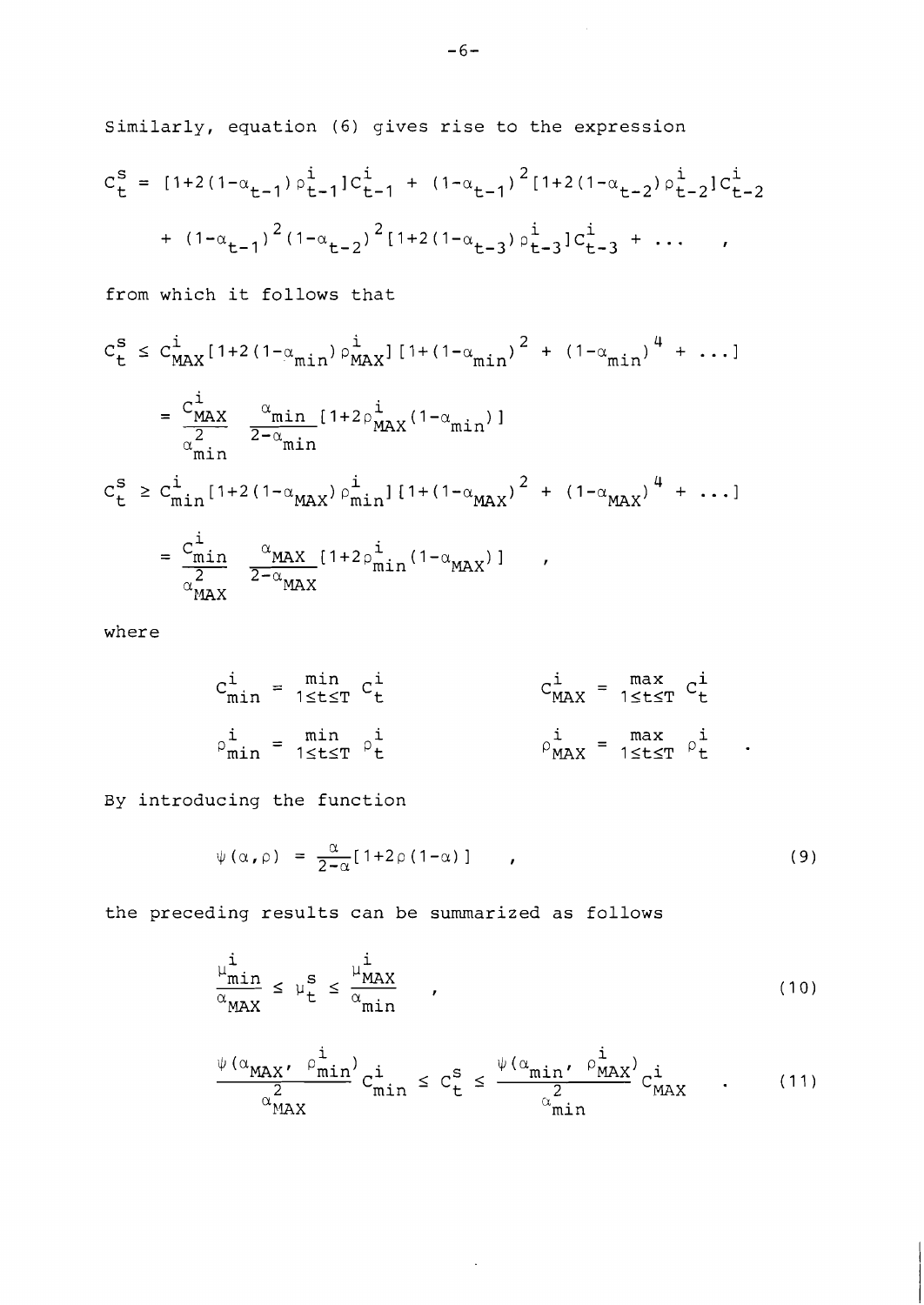In the case of stationary stochastic inflows,  $(\mu_{\text{min}}^i = \mu_{\text{MAX}}^i = \mu^i)$ ,  $\mu_{1} = \mu_{1}^{i} = \mu_{2}^{i}$   $\sigma_{2}^{i} = \mu_{1}^{i} = \mu_{2}^{i}$  $C_{min}^{\perp} = C_{MAX}^{\perp} = C_{max}^{\perp}$ ,  $\rho_{min}^{\perp} = \rho_{MAX}^{\perp} = \rho^{\perp}$ ), and constant operating rules,  $(\alpha_{\min} = \alpha_{\text{MAX}} = \alpha)$ , equations (10) and (11) degenerate to the wellknown expressions

$$
\mu_{\mathbf{t}}^{\mathbf{S}} = \mu^{\mathbf{S}} = \frac{\mu^{\mathbf{i}}}{\alpha} \qquad (12)
$$

$$
C_{\mathsf{t}}^{\mathsf{S}} = C^{\mathsf{S}} = \frac{\psi(\alpha, \rho^{\mathsf{i}})}{\alpha^2} C^{\mathsf{i}} \tag{13}
$$

which show that higher values of  $\alpha$  imply lower values of  $\mu$ <sup>S</sup> and  $c^{s}$  (the function  $\psi(\alpha,\rho^{\dot{1}})/\alpha^{2}$  decreases with  $\alpha$  [see equation (9)]).

It might be worthwhile noticing that equations (10) and (11) can be given a particularly meaningful interpretation. In fact, the lower bounds of  $\mu_t^S$  and  $C_t^S$  are the values of  $\mu^S$  and  $C^S$  of a stochastic reservoir characterized by stationary inflows with  $\mu^{i} = \mu^{i}_{min}$  ,  $C^{i} = C^{i}_{min}$  ,  $\rho^{i} = \rho^{i}_{min}$  , and by a constant linear operating rule with  $\alpha = \alpha_{MAX}$ , while, on the contrary, the upper bounds are the values of  $\mu$ <sup>S</sup> and  $C^S$  of another reservoir with  $\mu^{i} = \mu^{i}_{MAX}$  ,  $C^{i} = C^{i}_{MAX}$  ,  $\rho^{i} = \rho^{i}_{MAX}$  , and  $\alpha = \alpha_{min}$ In other words, the behayior of any periodic stochastic linear reservoir can be bound by the behavior of two time-invariant stochastic linear reservoirs; one obtained by freezing mean, variance, and correlation of the inflows at their minimum seasonal values and discharging at maximum rate, and the other by freezing mean, variance, and correlation of the inflows at their maximum seasonal values and discharging at minimum rate.

Expressions similar to equations (10) and (11) can be derived for mean  $(\mu_t^r)$  and variance  $(C_t^r)$  of the release  $r_t$  from the reservoir. In fact, since: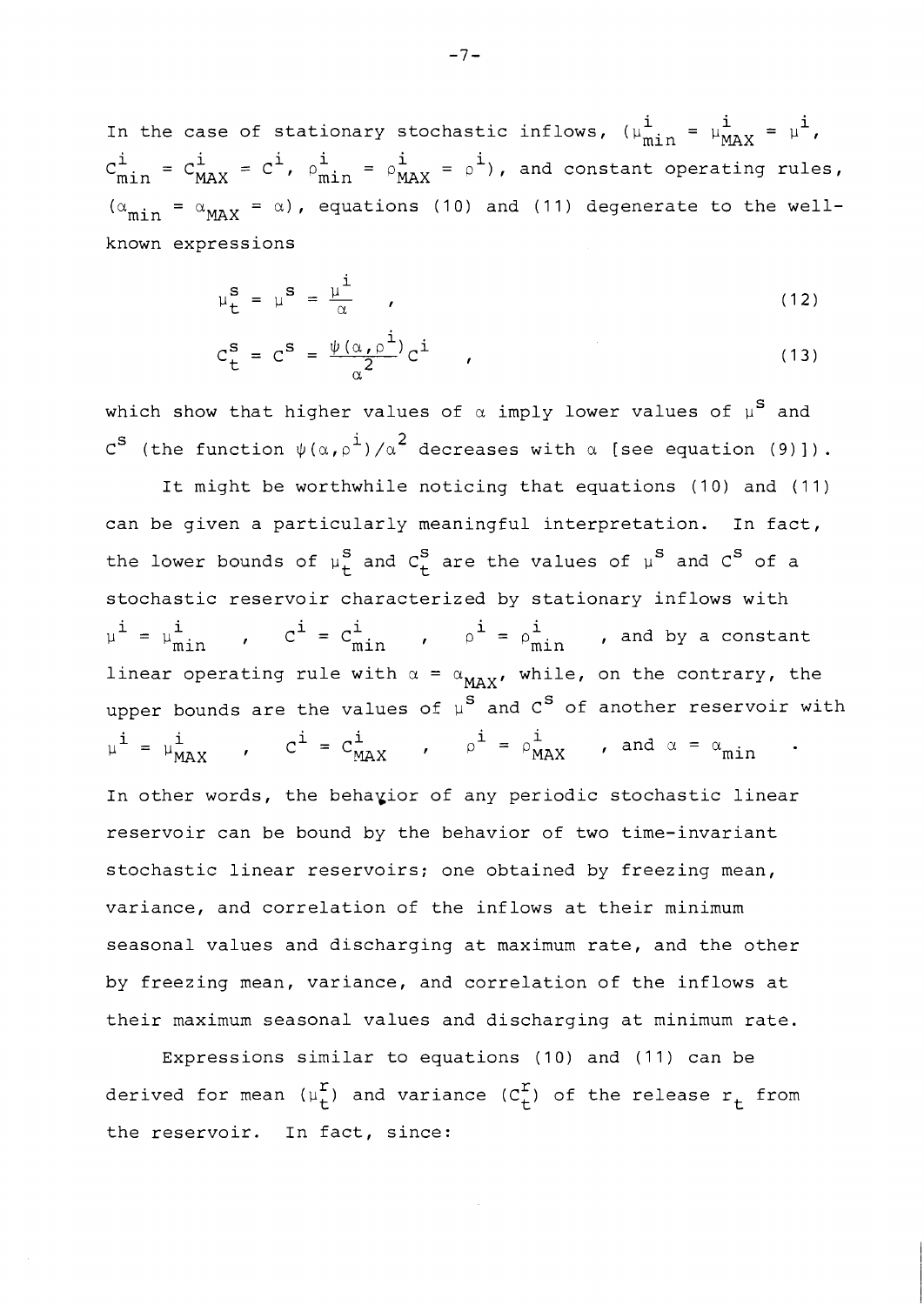$$
\alpha_{\min} \mu_t^s \leq \mu_t^r = \alpha_t \mu_t^s \leq \alpha_{\max} \mu_t^s
$$
\n
$$
\alpha_{\min}^2 C_t^s \leq C_t^r = \alpha_t^2 C_t^s \leq \alpha_{\max}^2 C_t^s
$$

from equations  $(10)$  and  $(11)$ , we immediately obtain

$$
\frac{\alpha_{\min}}{\alpha_{\max}} \mu_{\min}^{i} \le \mu_{t}^{r} \le \frac{\alpha_{\max}}{\alpha_{\min}} \mu_{\max}^{i} \qquad (14)
$$

$$
\left(\frac{\alpha_{\min}}{\alpha_{\max}}\right)^2 \psi(\alpha_{\max}, \beta_{\min}^i) C_{\min}^i \leq C_{\text{t}}^{\text{r}} \leq \left(\frac{\alpha_{\max}}{\alpha_{\min}}\right)^2 \psi(\alpha_{\min}, \beta_{\max}^i) C_{\max}^i \tag{15}
$$

Equations ( 14) and ( 15) clearly point out that large seasonal variations of the operating rule (i.e., high values of  $\alpha_{MAX}/\alpha_{min}$ ) could generate large variations in the seasonal pattern of releases. Obviously, this might happen particularly when the variations of  $\alpha_t$  are suitably tuned with the variations of  $\mu_t^i$ ,  $C_t^i$ , and .<br>i  $\rho_{\texttt{t}}^{\texttt{t}}$ . Conversely, one might use the possibility of varying  $\alpha_{\texttt{t}}^{\texttt{t}}$  to reduce overly large seasonal variations of  $\mu_{\rm t}^{\rm S}$  and/or  $C_{\rm t}^{\rm S}$  as pointed out in the following.

Let us now discuss the sensitivity of the periodic solution of equations (5) and (6) to a change of the operating rule during any time period t, say t=O. Obviously, this can be done by direct comparison of the solutions of equations (5) and (6) for the nominal values  $\{\overline{\alpha}_0, \overline{\alpha}_1, \ldots, \overline{\alpha}_{T-1}\}$  of the parameters and for the perturbed values  $\{\alpha_0, \overline{\alpha}_1, \ldots, \overline{\alpha}_{T-1}\}$  with  $\alpha_0^{\dagger} \overline{\alpha}_0$ . Nevertheless, general and simple conclusions can be drawn if the analysis is carried out for small variations of the parameters. In such a case, we are indeed only interested in determining the derivatives  $\frac{d\mu_{t}^{S}}{d\alpha_{0}}$  and  $\frac{dC_{t}^{S}}{d\alpha_{0}}$  of the periodic solution of equations (5) and (6).  $\overline{d\alpha_{\alpha}}$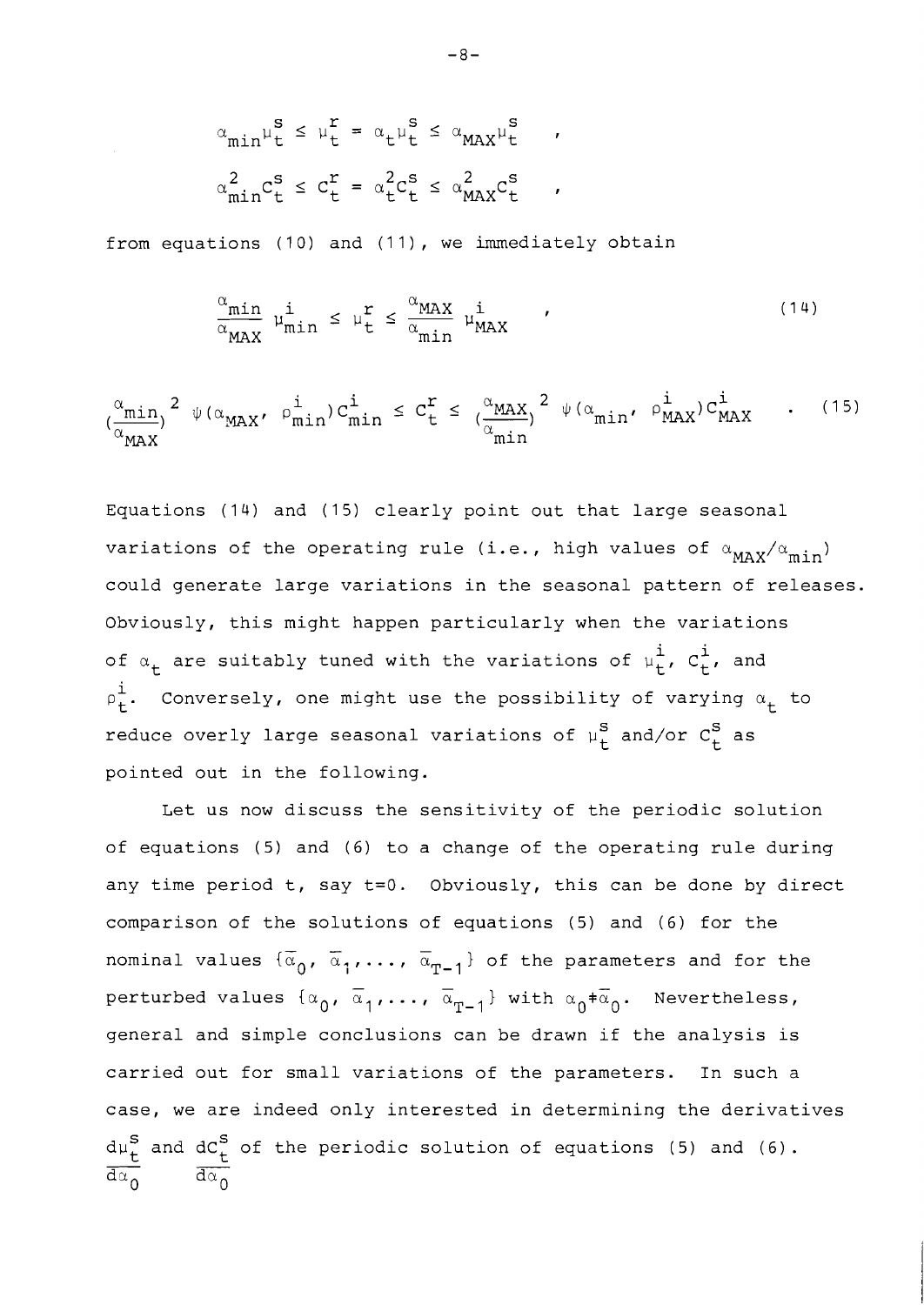For this, express  $\mu_t^S = \mu_t^S(\alpha_0)$  and  $C_t^S = C_t^S(\alpha_0)$  and let

$$
\overline{\mu}_{t}^{s} = \mu_{t}^{s}(\overline{\alpha}_{0}) \qquad , \qquad \overline{C}_{t}^{s} = C_{t}^{s}(\overline{\alpha}_{0}) \qquad ,
$$

be the periodic solution of equations (5) and (6), corresponding to the nominal value  $(\bar{\alpha}_0)$  of the parameter. Thus, from equation (5) , it follows that

$$
\frac{d\mu_1^s}{d\alpha_0} \bigg|_{\alpha_0 = \overline{\alpha}_0} \qquad \frac{d\mu_0^s}{d\alpha_0} \bigg|_{\alpha_0 = \overline{\alpha}_0} - \frac{1}{\overline{\alpha}_0^s} \qquad , \qquad (16)
$$

$$
\frac{d\mu_{t+1}^{s}}{d\alpha_{0}}\bigg|_{\alpha_{0}=\overline{\alpha}_{0}}\frac{d\mu_{t}^{s}}{d\alpha_{0}}\bigg|_{\alpha_{0}=\overline{\alpha}_{0}}\qquad t=1,2,\ldots,T-1 \qquad . \quad (17)
$$

Since these equations are linear difference equations of the form

$$
Y_{t+1} = \beta_t Y_t - u_t \tag{18}
$$

 $\bullet$ 

with  $0 < \beta_t < 1$  and  $u_t \ge 0$ , the periodic solution is non-positive, i.e.,

$$
\frac{d\mu_t^s}{d\alpha_0} \bigg|_{\alpha_0 = \overline{\alpha}_0} \qquad t = 1, 2, ..., T
$$

Moreover, from equation (17) it follows that

$$
\left\|\tfrac{d\mu^{\bf S}_{\bf t}}{d\alpha_0}\t\right\|_{\alpha_0=\overline{\alpha}_0}\right\|
$$

is non-increasing with t.

In conclusion, a small positive perturbation of the parameter  $\alpha_{\mathbf{0}}$  generates a decrease of the mean value ( $\mu_{\mathbf{t}}^{\mathbf{S}}$ ) of the storage in all the periods of the year, and this decrease is higher for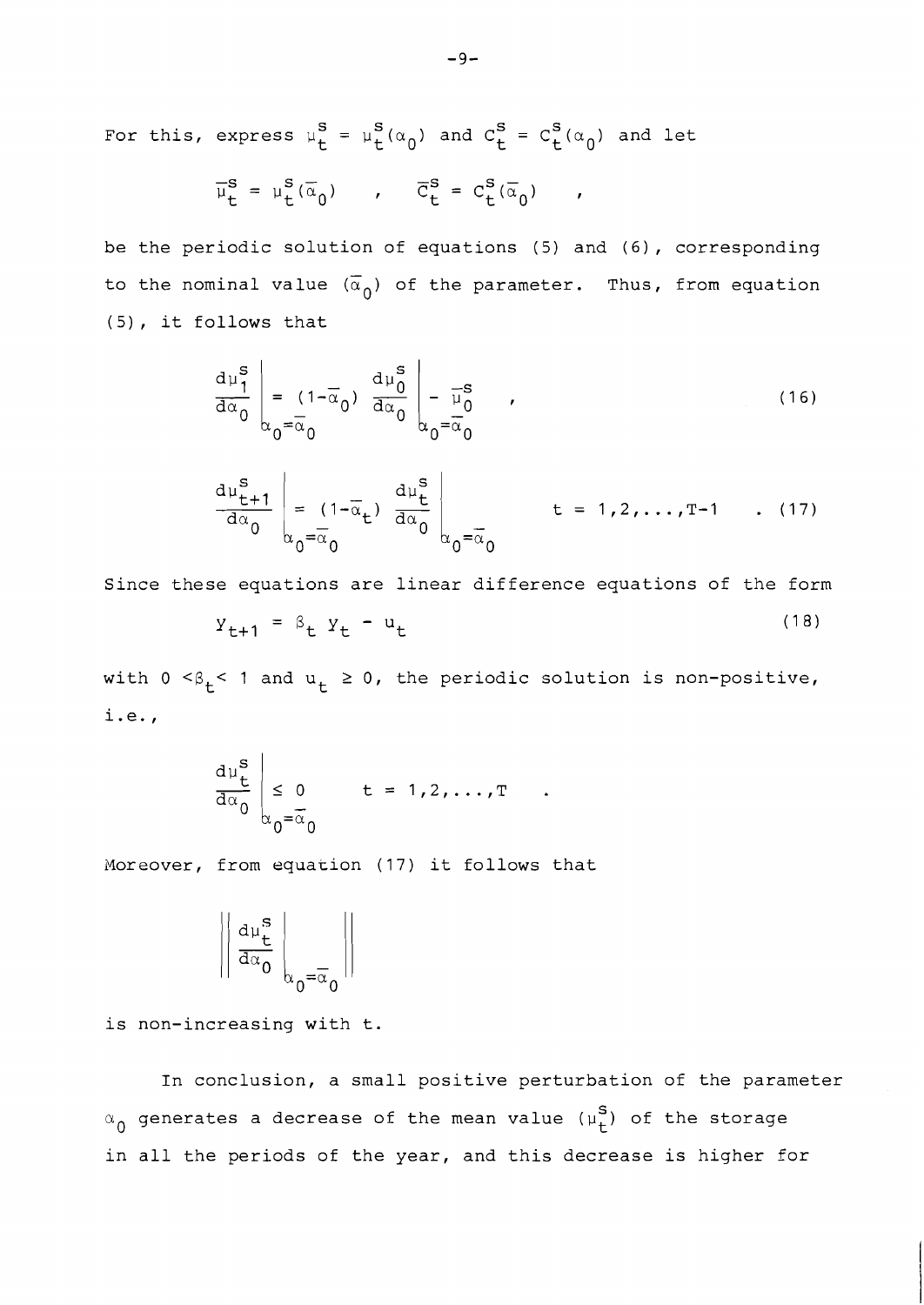the periods immediately after the time at which the perturbation occurred.

Similarly, from equation (6), we obtain

$$
\frac{dC_1^s}{d\alpha_0} \bigg|_{\alpha_0 = \overline{\alpha}_0} (1 - \overline{\alpha}_0)^2 \frac{dC_0^s}{d\alpha_0} \bigg|_{\alpha_0 = \overline{\alpha}_0} - 2[(1 - \overline{\alpha}_0) \overline{C}_0^s + \rho_0 C_0^i] ,
$$
\n
$$
\frac{dC_{t+1}^s}{d\alpha_0} \bigg|_{\alpha_0 = \overline{\alpha}_0} (1 - \overline{\alpha}_t)^2 \frac{dC_t^s}{d\alpha_0} \bigg|_{\alpha_0 = \overline{\alpha}_0} + 1 = 1, 2, ..., T-1
$$

which are again of the form (18), with  $0 < \beta_t < 1$  and  $u_t \ge 0$ .<br>Therefore, the same conclusion as above can be drawn for  $\frac{dC_t^S}{d\alpha_s}$ , S which is indeed negative for all values of  $t$ , with  $t$  in absolute value.

## 4. THE ANALYSIS OF THREE REGULATED LAKES

The above sensitivity properties are quite important for understanding some of the basic features of real-time reservoir operation. In real-world terms, the operating rule is often seasonally varied in order to satisfy periodically varying demands and reduce the potential of floods; indeed, in many cases the "gain"  $\alpha_+$  of the operating rule is particularly high during the flood season or, more precisely, during those periods characterized by high mean and variance of the inflows.

A detailed analysis has been carried out on three lakes in Northern Italy, (Maggiore, Como, and Iseo), and is now briefly reported. Daily data for the three lakes were available for different periods (at least 15 years), and it was possible to verify that the "total decadic inflows" were cyclostationary weekly correlated stochastic processes (see for example, Ambrosino et al., 1979).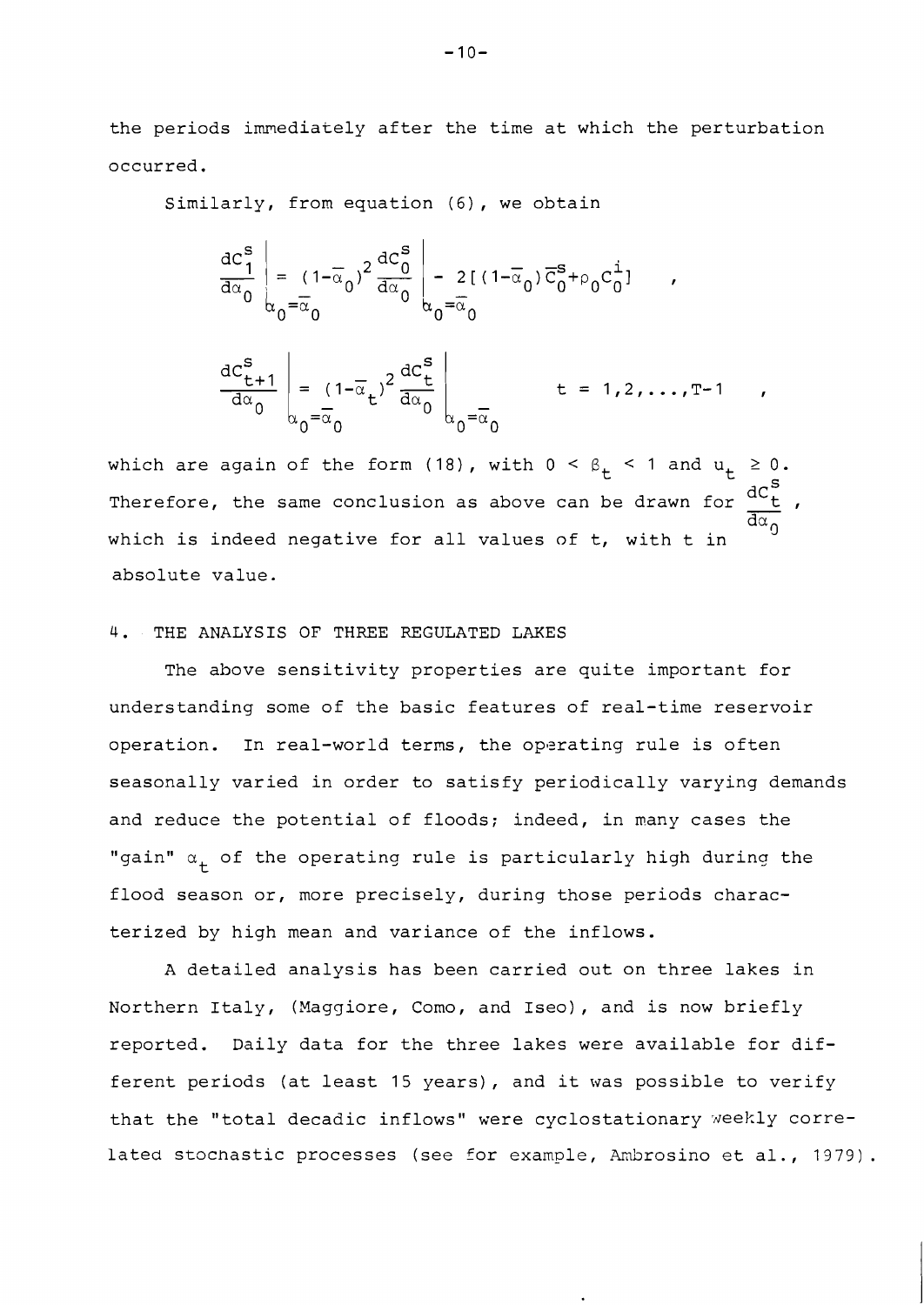The major discrepancy with the preceding analysis is that the operating rule of such lakes is non-linear. Tn fact, an agreement between all counterparts interested in the operation of the lake states that the manager of the lake can fix the discharge only when the storage is between a minimum value  $\underline{\mathbf{s}}$  and a maximum value whe<br>=  $\overline{s}$ . On the contrary, if  $s_{+} = s$  the release must be equal or smaller than the inflow (so that  $s_{t+1} \geq s$ ), and if  $s_t \geq \overline{s}$  the release must be equal to the maximum possible release, i.e.,  $r_{+}$  = N(s<sub>t</sub>) where N(s) represents the "open gates" stage-discharge function. In practice, the manager uses a periodically varying operating rule

$$
r_{+} = R(t, s_{+}) \qquad (19)
$$

which can be identified by suitably fitting in the space  $(s, r)$ the daily pairs  $(s_t, r_t)$  of all the days t of the same decade. Figure 1 shows how the pairs  $(s_t, r_t)$  display for a particular<br>decade: for  $s \le s \le s!$  and for  $s \ge \overline{s}$  the points are on the decade: for  $\underline{s} < s_t \leq s'$  and for  $s_t \geq \overline{s}$ , the points are on the open-gates stage-discharge curve, for  $s' < s_+ \le s''$  the release is approximately constant and equal to the agricultural demand<br>d characterizing that decade while for s" < s < s the points d characterizing that decade, while for  $s''$  <  $s_+$   $\leq$   $\overline{s}$ , the points clearly indicate that the operating rule is increasing and convex with respect to  $s_{+}$ . For all the three lakes, the operating policy (19) has been identified among the class of piecewise linear functions by a special best-fitting technique, and the results are in good agreement with the analysis carried out in the preceding section. The seasonal variations of the slope of the operating rule just before the maximum storage *s* have been found particularly significant since they are perfectly in phase with the seasonal variations of  $\mu^{\dot{1}}_{\dot{\mathbf{t}}}$  and  $\sigma^{\dot{1}}_{\mathbf{t}}$ . Figure 2 shows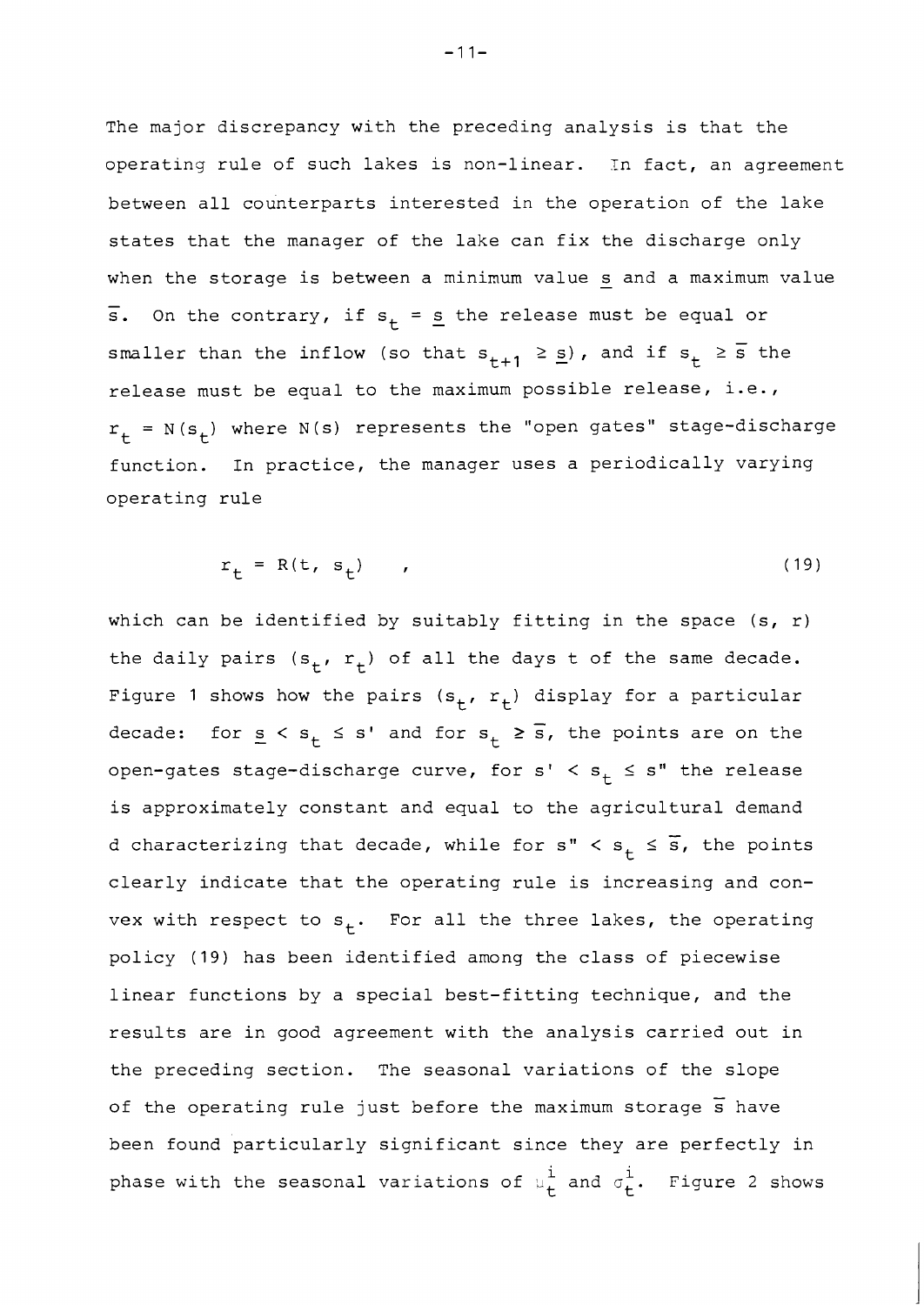

Figure 1. Daily values of storage  $(s_{+})$  and release  $(r_{+})$  for a given decade and for a certain number of years.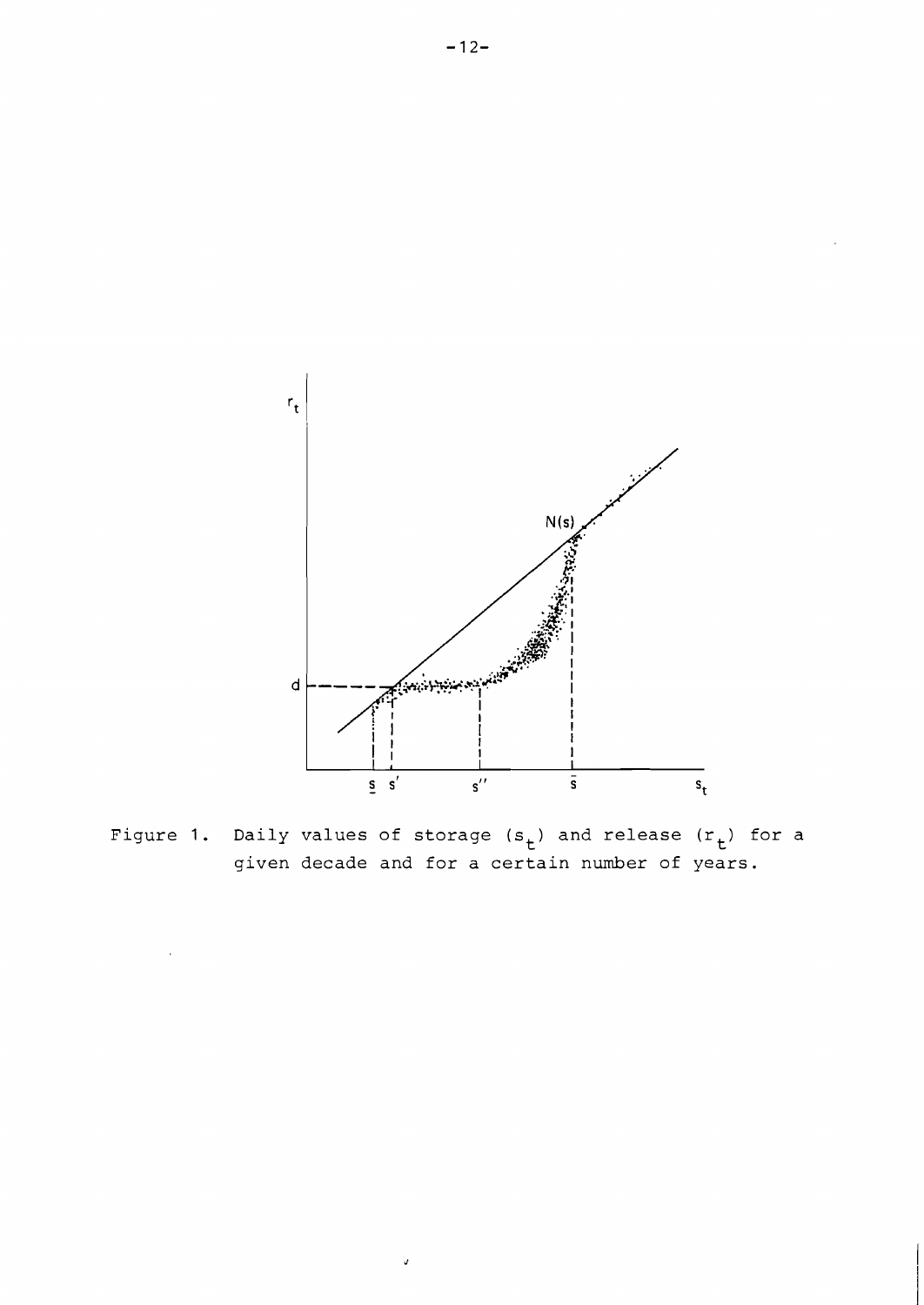

Figure 2a. The plots of  $(\hat{\mu}^i_t + \hat{\sigma}^i_t)$  and  $\hat{\alpha}^i_t$  for the three lakes.

 $\hat{\mathcal{L}}$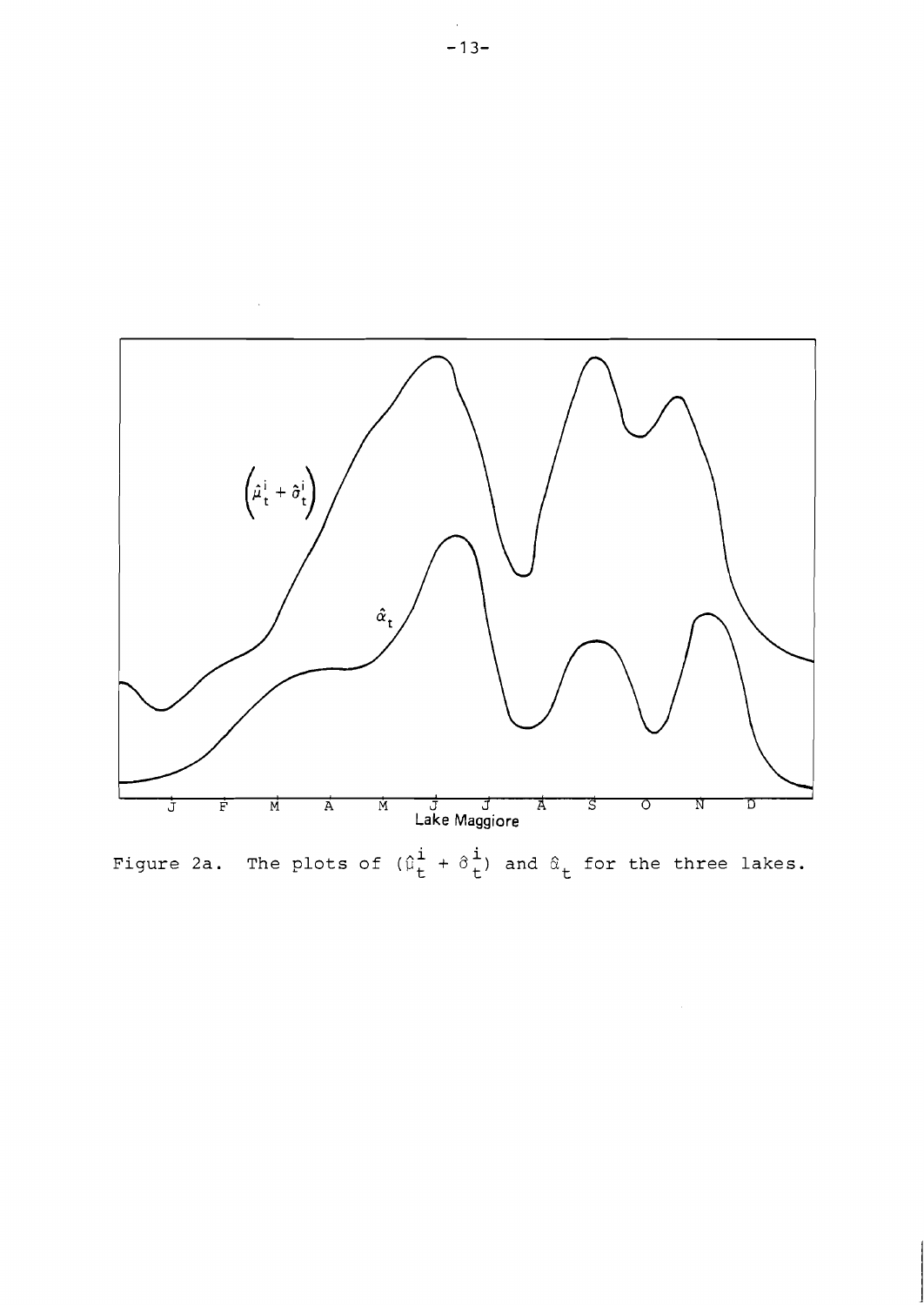

Figure 2b. The plots of  $(\hat{u}_t^i + \hat{\sigma}_t^i)$  and  $\hat{\alpha}_t$  for the three lakes.

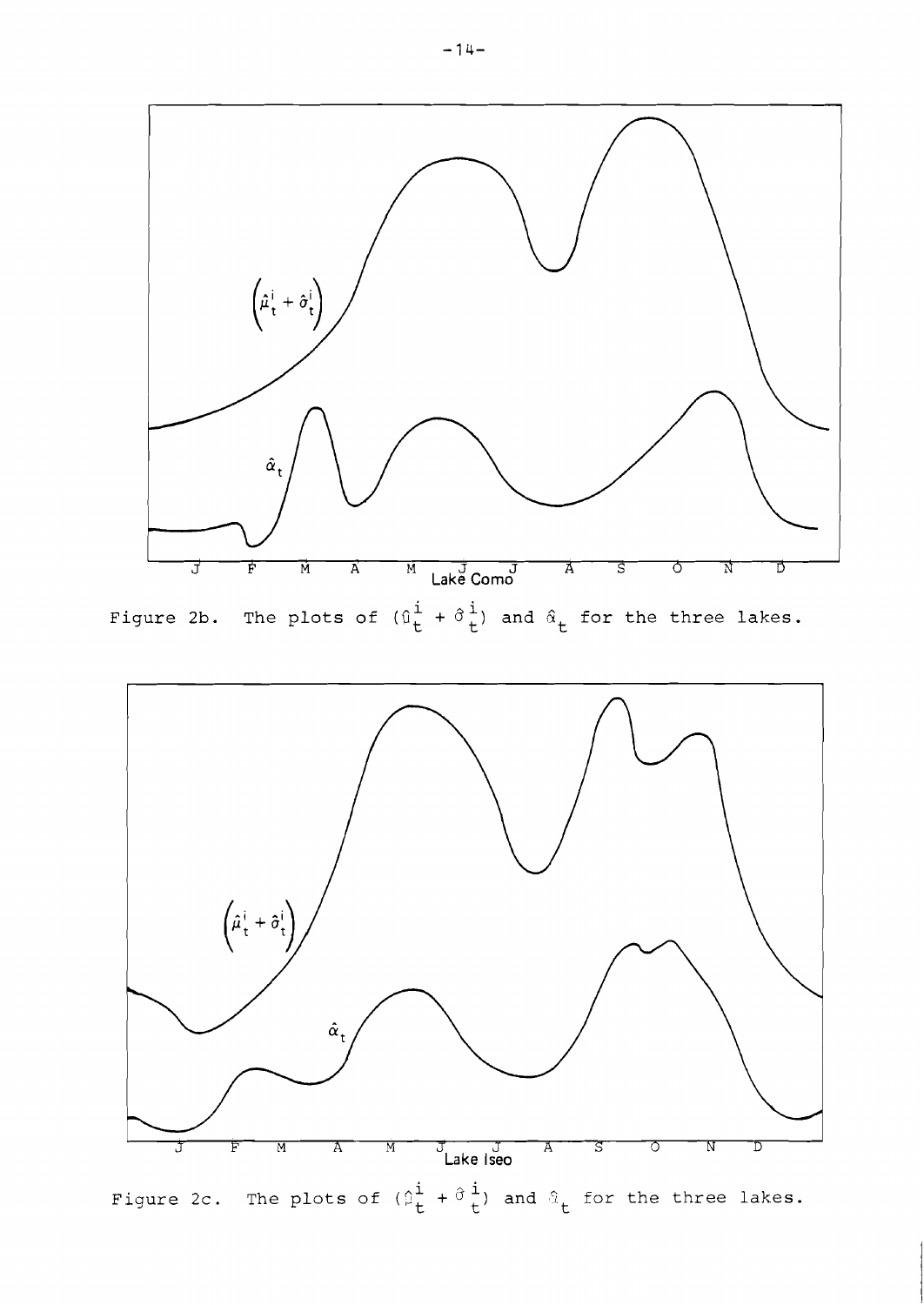(in suitable units), the yearly graph of that slope (called  $\hat{\alpha}_{+}$ ) and the estimates,  $(\hat{p}^{\dot{1}}_{+} + \hat{\sigma}^{\dot{1}}_{+})$  (mean plus standard deviations) or the inflows for the three lakes. The correlation between the two graphs is 0.70 for Lake Maggiore, 0.65 for Lake Como, and 0.89 for Lake Iseo.

Moreover, a trend analysis was carried out for Lake Como to detect the reaction of the manager to the progressive sinking of the town, which, since 1965, has been the cause of higher and higher flood damages. From the sensitivity analysis carried out in the preceding section, one should expect that progressively higher values of  $\hat{\alpha}_{t}$  might have compensated the sinking process by lowering the mean and variance of the storage. From the sane analysis, one should also expect that the long-term trends of  $\hat{a}_+$  should be more detectable during the flooding season. Indeed, the identification of the operating policy,  $R(t, s<sub>+</sub>)$  and of the slope  $\hat{a}_{+}$  carried out for different periods allowed an a posteriori conclusion that the manager did exactly what the theory suggests. Figure 3 shows the graph of  $\hat{a}_{+}$  (measured in suitable units) during the snowmelt flooding season for the three periods indicated in the figure. The increase of  $\hat{\alpha}_+$  is very relevant but not surprising if one takes into account that the main square of Como has sunk almost one meter during the last 15-20 years.

### 5. CONCLUDING REMARKS

The results obtained in this paper show that the analysis of the very simple linear periodic reservoir can be of help in understanding the behavior of real reservoirs or regulated lakes. The remarks developed in the paper are based on the assumption that high order correlations of the inflows are negligible, and that

 $-15-$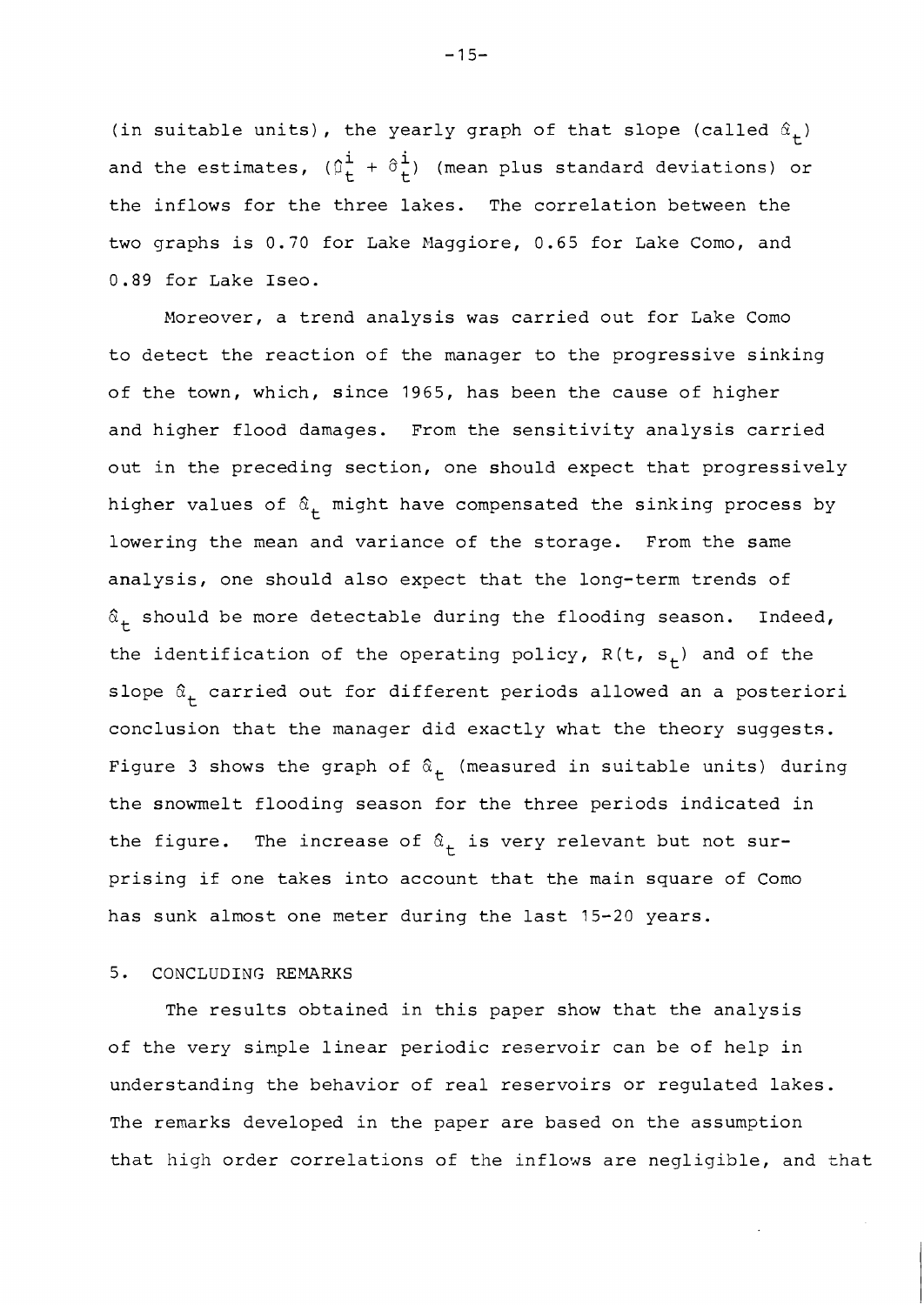

 $\frac{1}{4}$  $\bar{1}$ 

Figure 3. The long-term variations of  $\hat{a}_{t}$  in Lake Como.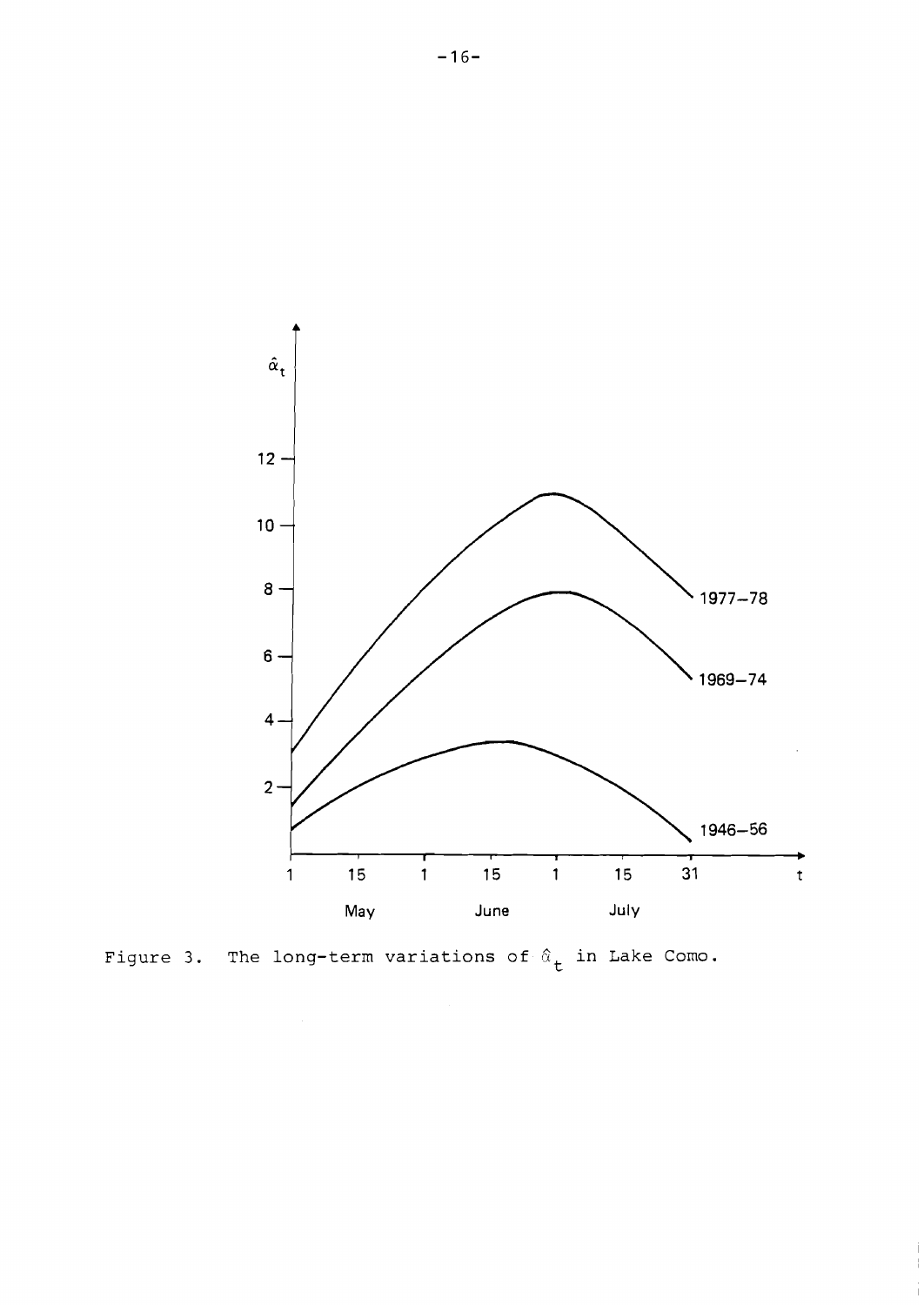the operating rule is linear. The main properties of such a stochastic reservoir are the following. First, mean and variance of the storage capacity satisfy linear difference equations which have a unique periodic solution. Second, this periodic solution can easily be obtained numerically, because the difference equations are asymptotically stable. Third, almost any stochastic optimal formulation of real-time management problems of such reservoirs can be transformed into an equivalent deterministic formulation which calls for the periodic optimal control theory. Fourth, the mean and variance of the storage of the reservoir can be given very simple lower and upper bounds which can be interpreted as mean and variance of two timeinvariant linear reservoirs. Finally, a simple sensitivity analysis shows that reductions of mean and variance of the storage in any period of the year can be achieved by strenthening the operating rule in the preceding periods. Practitioners are probably aware of all, or at least some, of these facts, which are anyway simple extensions of well-known results of timeinvariant linear stochastic reservoir theory.

 $-17-$